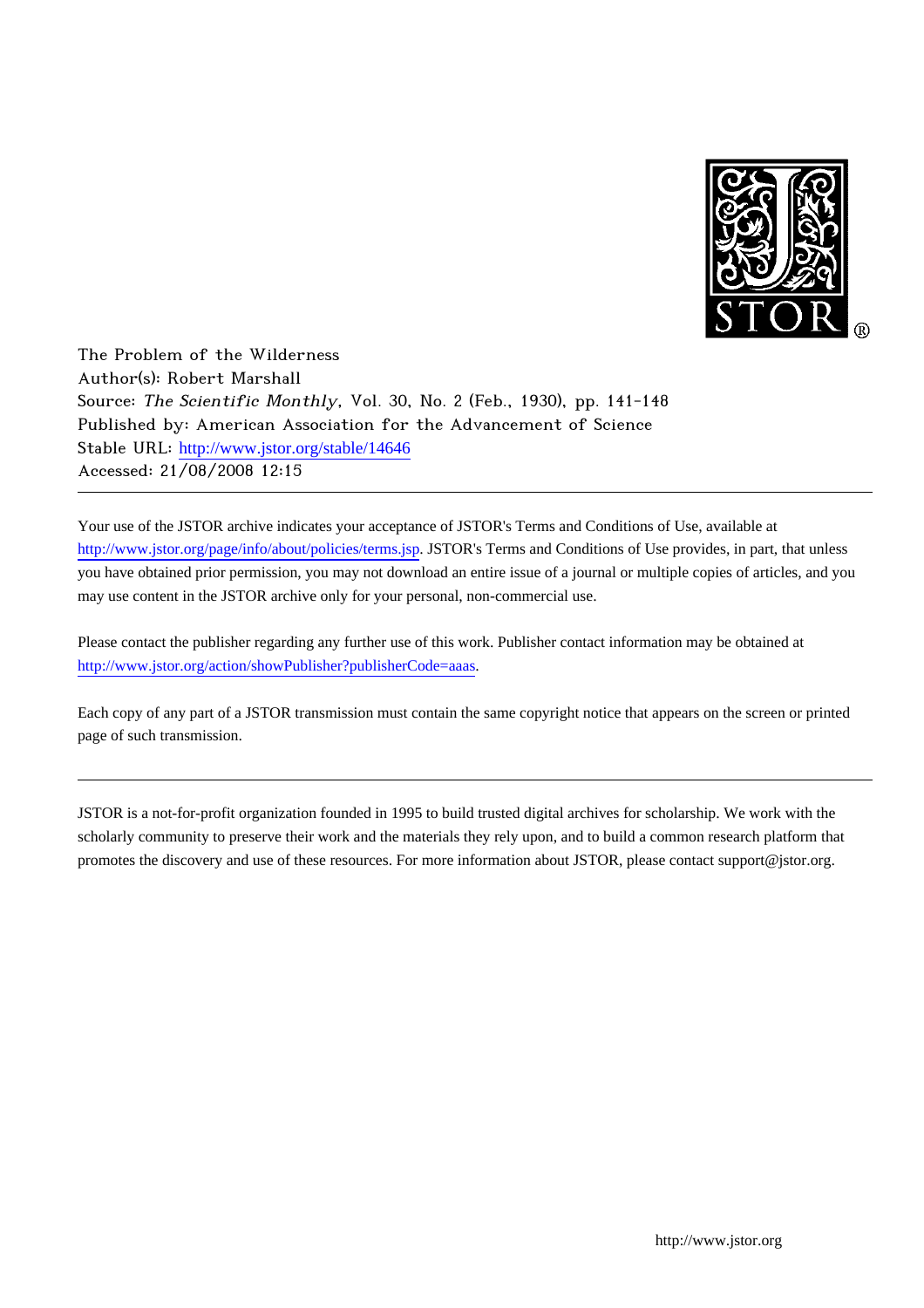# **THE PROBLEM OF THE WILDERNESS**

**By ROBERT MARSHALL** 

**THE JOHNS HOPKINS UNIVERSITY** 

**I** 

**IT is appalling to reflect how much useless energy has been expended in arguments which would have been inconceivable had the terminology been de-**In order to avoid such futile **controversy I shall undertake at the start to delimit the meaning of the principal term with which this paper is concerned. According to Dr. Johnson a wilderness is "a tract of solitude and savageness, " a definition more poetic than explicit. Modern lexicographers do better with "a tract of land, whether a forest or a wide barren plain, uncultivated and unin**habited by human beings."<sup>1</sup> This defi**nition gives a rather good foundation, but it still leaves a penumbra of partially shaded connotation.** 

**For the ensuing discussion I shall use the word wilderness to denote a region which contains no permanent inhabitants, possesses no possibility of conveyance by any mechanical means and is sufficiently spacious that a person in crossing it must have the experience of sleeping out. The dominant attributes of such an area are: first, that it requires any one who exists in it to depend exclusively on his own effort for survival; and second, that it preserves as nearly as possible** the **This means that all roads, power transportation and settlements are barred. But trails and temporary shelters, which were common long before the advent of the white race, are entirely permissible.** 

**When Columbus effected his immortal debarkation, he touched upon a wilderness which embraced virtually a hemisphere. The philosophy that progress is proportional to the amount of alteration** 

**1 Webster's New International Dictionary.** 

**imposed upon nature never seemed to**  have occurred to the Indians. **such tribes as the Incas, Aztecs and Pueblos made few changes in the environment in which they were born. " The land and all that it bore they treated with consideration; not attempting to improve it, they never desecrated it.'?2 Consequently, over billions of acres the aboriginal wanderers still spun out their peripatetic careers, the wild animals still browsed in unmolested meadows and the forests still grew and moldered and grew again precisely as they had done for undeterminable centuries.** 

**It was not until the settlement of Jamestown in 1607 that there appeared the germ for that unabated disruption of natural conditions which has characterized all subsequent American history. At first expansion was very slow. The most intrepid seldom advanced further from their neighbors than the next drainage. At the time of the Revolution the zone of civilization was still practically confined to a narrow belt lying between the Atlantic Ocean and the Appalachian valleys. But a quarter of a century later, when the Louisiana Purchase was consummated, the outposts of civilization had reached the Mississippi, and there were foci of colonization in half a dozen localities west of the Appalachians, though the unbroken line of the frontier was east of the mountains.3** 

**It was yet possible as recently as 1804 and 1805 for the Lewis and Clark Expedition to cross two thirds of a continent without seeing any culture more ad-**

**<sup>2</sup>Willa Cather, "Death Comes for the Archbishop. "** 

**<sup>3</sup> Frederic L. Paxson, " History of the American Frontier.''**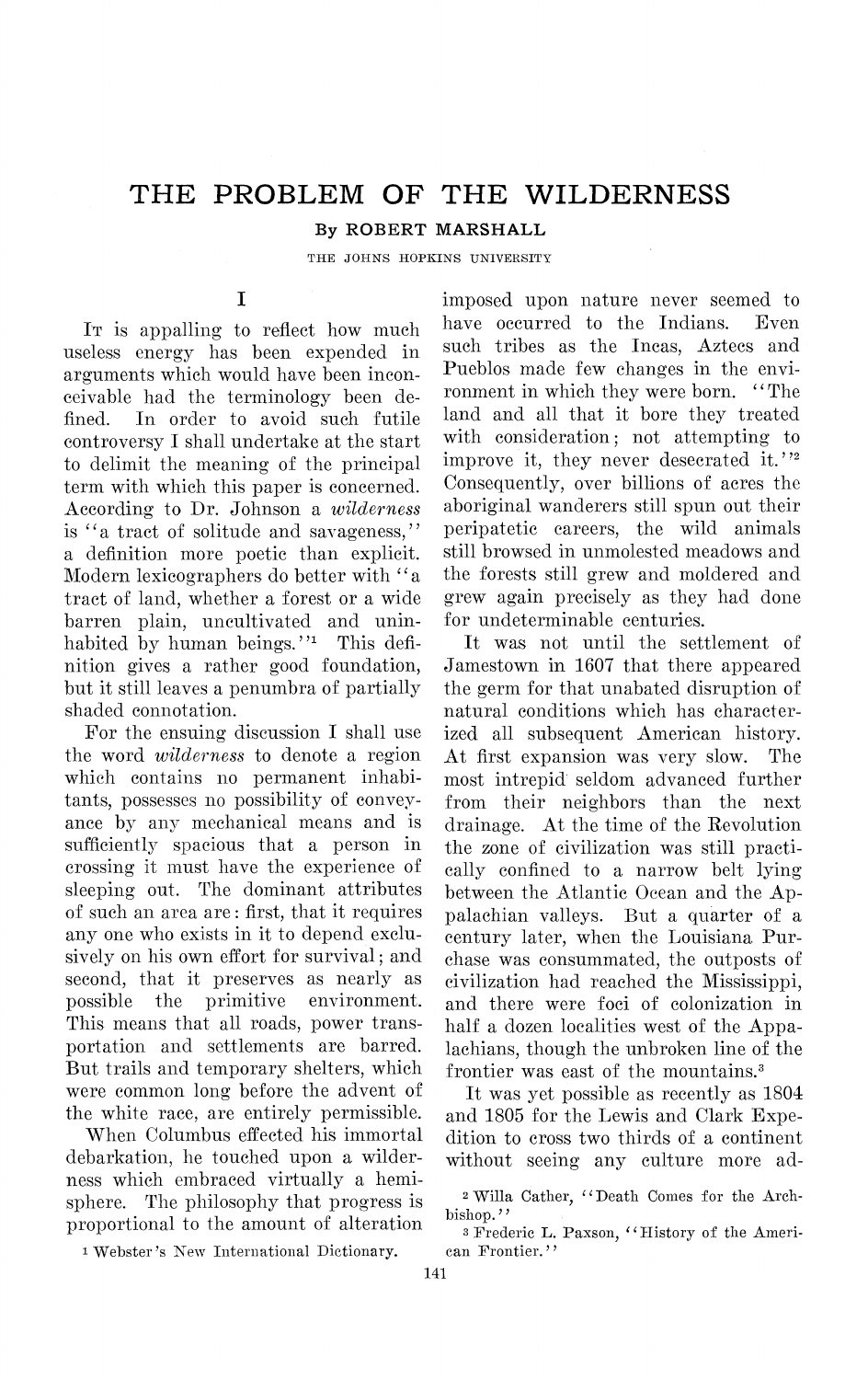**vanced than that of the Middle Stone Age. The only routes of travel were the uncharted rivers and the almost impassable Indian trails. And continually the expedition was breaking upon some "truly magnificent and sublimely grand object, which has from the commencement of time been concealed from the view of civilized man."4** 

**This exploration inaugurated a century of constantly accelerating emigration such as the world had never known. Throughout this frenzied period the only serious thought ever devoted to the wilderness was how it might be demol-**To the pioneers pushing west**ward it was an enemy of diabolical cruelty and danger, standing as the great obstacle to industry and develop-**Since these seemed to constitute **the essentials for felicity, the obvious step was to excoriate the devil which interfered. And so the path of empire proceeded to substitute for the undisturbed seclusion of nature the conquering accomplishments of man. Highways wound up valleys which had known only the footsteps of the wild animals; neatly planted gardens and orchards replaced the tangled confusion of the primeval forest; factories belched up great clouds of smoke where for centuries trees had transpired toward the sky, and the ground-cover of fresh sorrel and twintransformed** to **spotted with chewing-gum, coal dust and gasoline.** 

**To-day there remain less than twenty wilderness areas of a million acres, and annually even these shrunken remnants of an undefiled continent are being despoiled. Aldo Leopold has truly said:** 

**The day is almost upon us when canoe travel will consist in paddling up the noisy wake of a motor launch and portaging through the back** 

**4 Reuben G. Thwaites, "Original Journals of the Lewis and Clark Expedition, 1804-1806," June 13, 1805.** 

**yard of a summer cottage. When that day comes canoe travel will be dead, and dead too**  will be a part of our Americanism. . . . The **day is almost upon us when a pack train must: wind its way up a graveled highway and turn out its bell mare in the pasture of a summer hotel. When that day comes the pack train will be dead, the diamond hitch will be merely a rope and Kit Carson and Jim Bridger will be names in a history lesson.5** 

**Within the next few years the fate of the wilderness must be decided. This is, a problem to be settled by deliberate rationality and not by personal prejudice. Fundamentally, the question is one of balancing the total happiness. which will be obtainable if the few undesecrated areas are perpetuated against that which will prevail if they are de-**For this purpose it will be **necessary: first, to consider the extraordinary benefits of the wilderness; second, to enumerate the drawbacks to undeveloped areas; third, to evaluate the relative importance of these conflicting factors, and finally, to formulate a plan of action.** 

**II** 

**The benefits which accrue from the wilderness may be separated into three broad divisions: the physical, the mental and the esthetic.** 

**Most obvious in the first category is the contribution which the wilderness makes to health. This involves something more than pure air and quiet,. which are also attainable in almost any rural situation. But toting a fiftypound pack over an abominable trail,**  snowshoeing across a **plateau or scaling some jagged pinnacle which juts far above timber all develop a body distinguished by a soundness, stamina and elan unknown amid normal surroundings.** 

**<sup>5</sup>Aldo Leopold, "The Last Stand of the**  Wilderness," American Forests and Forest **Life, October, 1925.**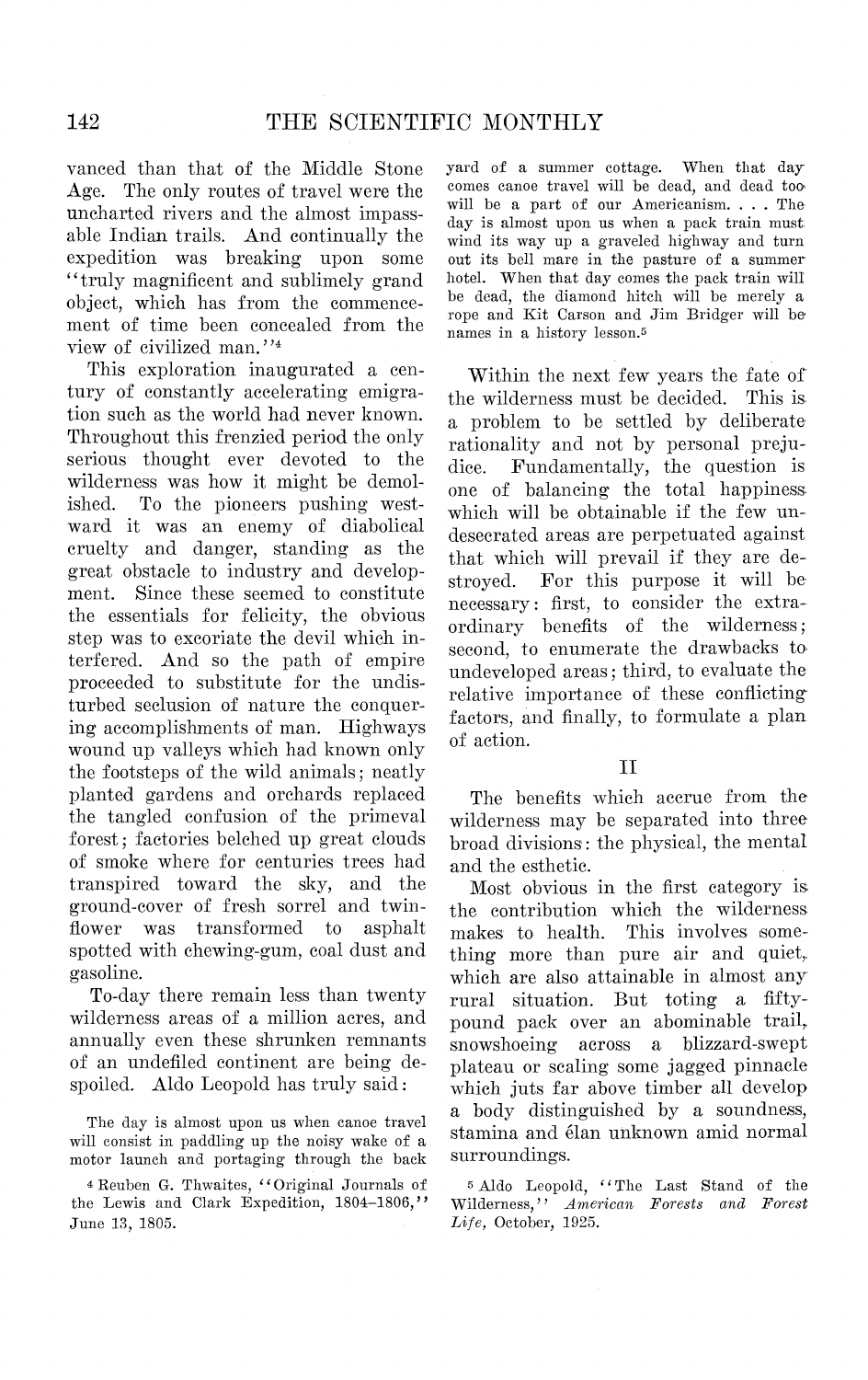**More than mere heartiness is the character of physical independence which can be nurtured only away from the coddling of civilization. In a true wilderness if a person is not qualified to satisfy all the requirements of existence, then he is bound to perish. As long as we prize individuality and competence it is imperative to provide the opportunity for complete self-sufficiency. This is inconceivable under the effete superstructure of urbanity; it demands the harsh environment of untrammeled expanses.** 

**Closely allied is the longing for physical exploration which bursts through all the chains with which society fetters**  Thus we find Lindbergh, Amundsen, **Byrd gaily daring the unknown, partly to increase knowledge, but largely to**  satisfy the craving for adventure. **venture, whether physical or mental, breaking** into **ground, venturing beyond the boundary of normal aptitude, extending oneself to the limit of capacity, courageously facing peril. Life without the chance for such exertions would be for many persons a dreary game, scarcely bearable in its horrible banality.** 

**It is true that certain people of great erudition "come inevitably to feel that if life has any value at all, then that value comes in thought,"6 and so they regard mere physical pleasures as puerile inconsequences. But there are others, perfectly capable of comprehending relativity and the quantum theory, who find equal ecstacy in non-intellectual adventure. It is entirely irrelevant which view-point is correct; each is applicable**  to whoever entertains it. **tant consideration is that both groups are entitled to indulge their penchant, and in the second instance this is scarcely possible without the freedom of the wilderness.** 

**<sup>6</sup>Joseph Wood Krutch, '' The Modern**  Temper."

## **III**

**One of the greatest advantages of the wilderness is its incentive to independent cogitation. This is partly a reflection of physical stimulation, but more inherently due to the fact that original ideas require an objectivity and perspective seldom possible in the distracting propinquity of one's fellow men. It is necessary to "have gone behind the world of humanity, seen its' institutions like toadstools by the wayside."7 This theorizing is justified empirically by the number of America's most virile minds, including Thomas Jefferson, Henry Thoreau, Louis Agassiz, Herman Melville, Mark Twain, John Muir and William James, who have felt the compulsion of periodical retirements into the solitudes. Withdrawn from the contaminating notions of their neighbors, these thinkers have been able to meditate, unprejudiced by the immuring civilization.** 

**Another mental value of an opposite sort is concerned not with incitement but with repose. In a civilization which requires most lives to be passed amid inordinate dissonance, pressure and intrusion, the chance of retiring now and then to the quietude and privacy of sylvan**  haunts becomes for some people a psychic necessity. It is only the possibility **chic necessity. It is only the possibility of convalescing in the wilderness which saves them from being destroyed by the terrible neural tension of modern existenee.** 

**There is also a psychological bearing of the wilderness which affects, in contrast to the minority who find it indispensable for relaxation, the whole of hu-**One of the most profound **discoveries of psychology has been the demonstration of the terrific harm caused by suppressed desires. To most of mankind a very powerful desire is the appetite for adventure. But in an age of** 

**<sup>7</sup>Henry David Thoreau, "Journals," April 2, 1852.**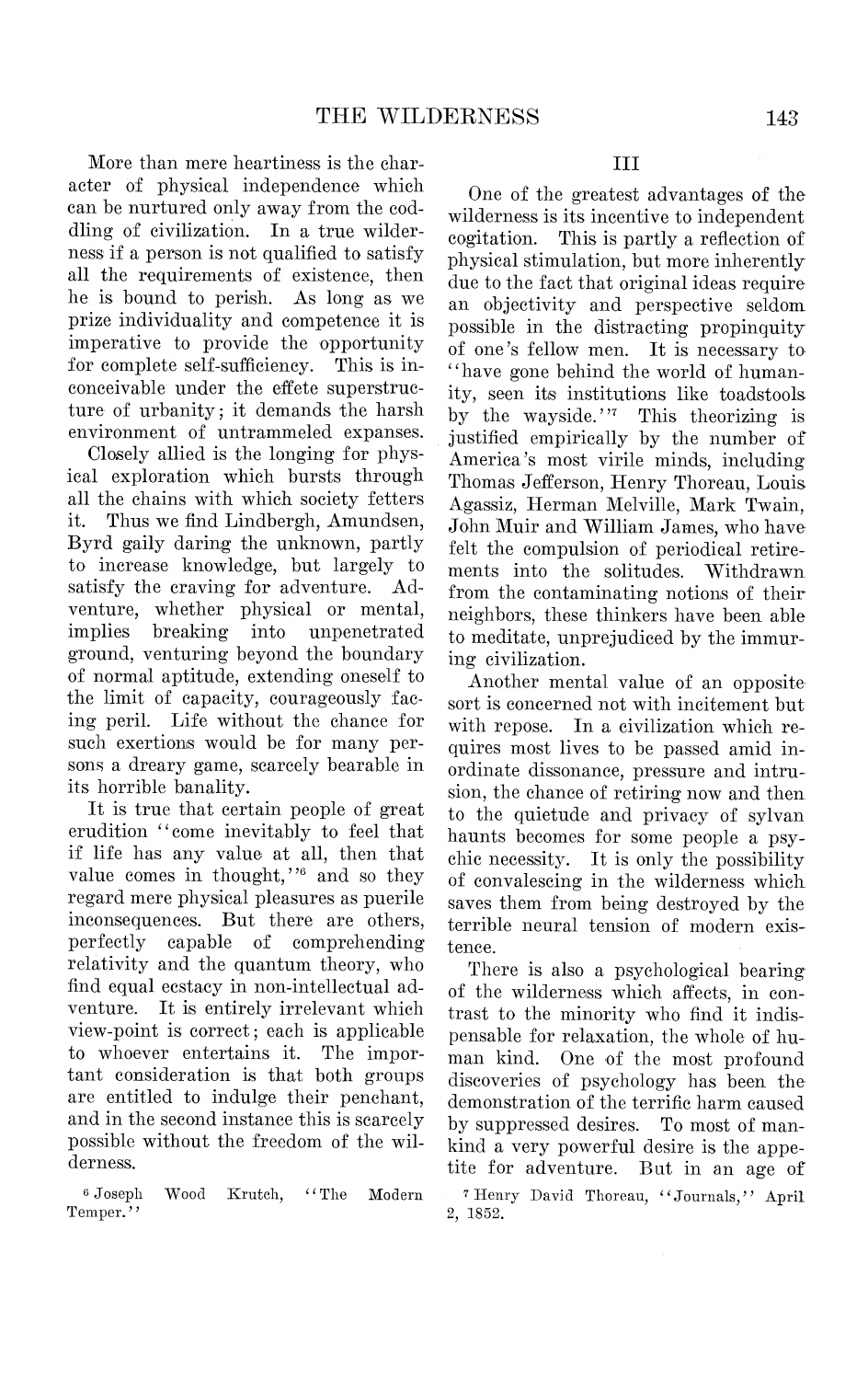**machinery only the extremely fortunate have any occasion to satiate this hankering, except vicariously. As a result people become so choked by the monotony of their lives that they are readily amenable to the suggestion of any lurid diversion. Especially in battle, they imagine,**  will be found the glorious romance of futile dreams. And so they endorse war And so they endorse war **with enthusiasm and march away to stirring music, only to find their adventure a chimera, and the whole world miserable. It is all tragically ridiculous, and yet there is a passion there which can not be dismissed with a contemptuous reference to childish quixotism. William James has said that "militarism is the great preserver of ideals of hardihood, and human life with no use for hardihood would be contemptible."8**  The problem, as he points out, is to find **a "moral equivalent of war," a peaceful stimulation for the hardihood and competence instigated in bloodshed. This equivalent may be realized if we make available to every one the harmless excitement of the wilderness. Bertrand Russell has skilfully amplified this idea in his essay on "Machines and the Emotions. " He expresses the significant conclusion that "many men would cease to desire war if they had opportunities to risk their lives in Alpine climbing. "9** 

# **IV**

**In examining the esthetic importance of the wilderness I will not engage in the unprofitable task of evaluating the preciousness of different sorts of beauty, as, for instance, whether an acronical view over the Grand Canyon is worth more than the Apollo of Praxiteles. For such a rating would always have to be based on a subjective standard, whereas the essential for any measure is impersonality. Instead of such useless meta-8 William James, "The Moral Equivalent of War. '** 

**9 Bertrand Russell, "Essays in Scepticism."** 

**physics I shall call attention to several respects in which the undisputed beauty of the primeval, whatever its relative merit, is distinctly unique.** 

myriad manifestations of **beauty, only natural phenomena like the wilderness are detached from all temporal relationship. All the beauties in the creation or alteration of which**  man has played even the slightest rôle **are firmly anchored in the historic**  They are temples of Egypt, **oratory of Rome, painting of the Renais**sance or music of the Classicists. **the wild places nothing is moored more**  closely than to geologic ages. **wanderer crawling up the rocky shore of the turbulent river could be a savage from some prehistoric epoch or a fugitive from twentieth century mechanization.** 

**The sheer stupendousness of the wilderness gives it a quality of intangibility which is unknown in ordinary manifestations of ocular beauty. These are always very definite two or three dimensional objects which can be physically grasped and circumscribed in a few moments. But "the beauty that shimmers in the yellow afternoons of October, who**  ever could clutch it."<sup>10</sup> Any one who **has looked across a ghostly valley at midnight, when moonlight makes a formless silver unity out of the drifting fog, knows how impossible it often is in nature to distinguish mass from hallucination. Any one who has stood upon a lofty summit and gazed over an inchoate tangle of deep canyons and cragged mountains, of sunlit lakelets and black expanses of forest, has become aware of a certain giddy sensation that there are no distances, no measures, simply unrelated matter rising and falling without any analogy to the banal geometry of breadth, thickness and height. A fourth dimension of immensity is added which makes the location of some dim elevation outlined against the sunset as incom-**

<sup>&</sup>lt;sup>10</sup> Ralph Waldo Emerson, "Nature."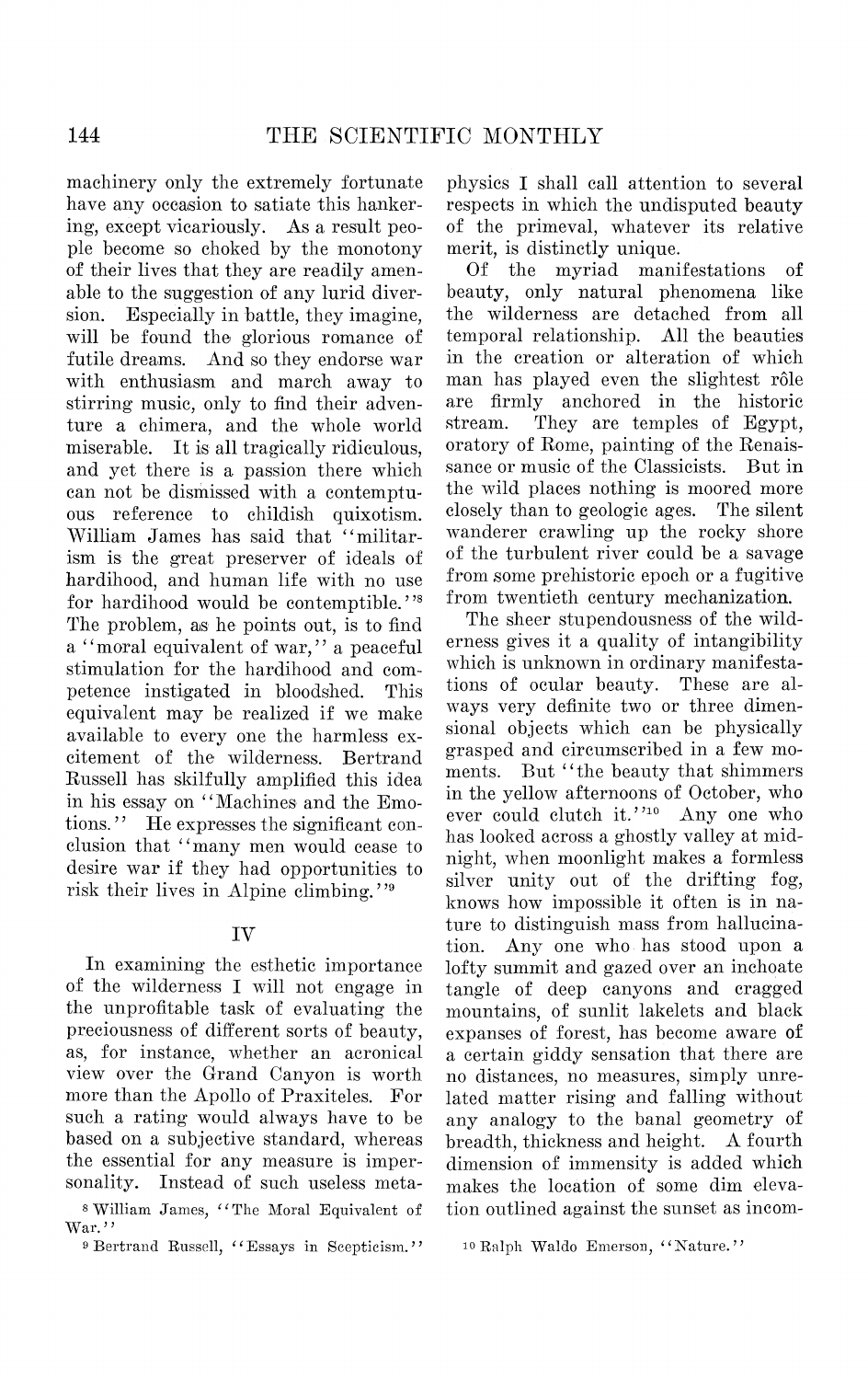**mensurable to the figures of the topographer as life itself is to the quantitative table of elements which the analytic chemist proclaims to constitute vitality.** 

**Because of its size the wilderness also has a physical ambiency about it which**  most forms of beauty lack. **from outside at works of art and architecture, listens from outside to music or**  But when one looks at and **listens to the wilderness he is encompassed by his experience of beauty, lives in the midst of his esthetic universe.** 

**A fourth peculiarity about the wilderness is that it exhibits a dynamic beauty. A Beethoven symphony or a Shakespearean drama, a landscape by Corot or a Gothic cathedral, once they are finished become virtually static. But the wilderness is in constant flux. A seed germinates, and a stunted seedling battles for decades against the dense shade of the virgin forest. Then some ancient tree blows down and the long-suppressed plant suddenly enters into the full vigor of delayed youth, grows rapidly from sapling to maturity, declines into the conky senility of many centuries, dropping millions of seeds to start a new forest upon the rotting debris of its own ancestors, and eventually topples over to admit the sunlight which ripens another woodland generation.** 

**Another singular aspect of the wilderness is that it gratifies every one of the**  There is unanimity in venerat**ing the sights and sounds of the forest. But what are generally esteemed to be the minor senses should not be slighted. No one who has ever strolled in springtime through seas of blooming violets, or lain at night on boughs of fresh balsam, or walked across dank holms in early morning can omit odor from the joys of**  the primordial environment. **who has felt the stiff wind of mountaintops or the softness of untrodden sphagnum will forget the exhilaration experi**enced through touch.

**tastes as good as when it's cooked in the woods" is a trite tribute to another sense. Even equilibrium causes a blithe exultation during many a river crossing on tenuous foot log and many a perilous conquest of precipice.** 

**Finally, it is well to reflect that the wilderness furnishes perhaps the best opportunity for pure esthetic enjoyment. This requires that beauty be observed as a unity, and that for the brief duration of any pure esthetic experience the cognition of the observed object must completely fill the spectator's cosmos. There can be no extraneous thoughts-no question about the creator of the phenomenon, its structure, what it resembles or what vanity in the beholder it gratifies. "The purely esthetic observer has for**  the moment forgotten his own soul";<sup>11</sup> **he has only one sensation left and that is**  In the wilderness, with **its entire freedom from the manifestations of human will, that perfect objectivity which is essential for pure esthetic rapture can probably be achieved more readily than among any other forms of beauty.** 

**V** 

**But the problem is not all one-sided. Having discussed the tremendous benefits of the wilderness, it is now proper to ponder upon the disadvantages which uninhabited territory entails.** 

**In the first place, there is the immoderate danger that a wilderness without developments for fire protection will sooner or later go up in smoke and down in ashes.** 

**A second drawback is concerned with the direct economic loss. By locking up wilderness areas we as much as remove from the earth all the lumber, minerals, range land, water-power and agricultural possibilities which they contain. In the face of the tremendous demand** 

<sup>11</sup> Irwin Edman, "The World, the Arts and **the Artist."**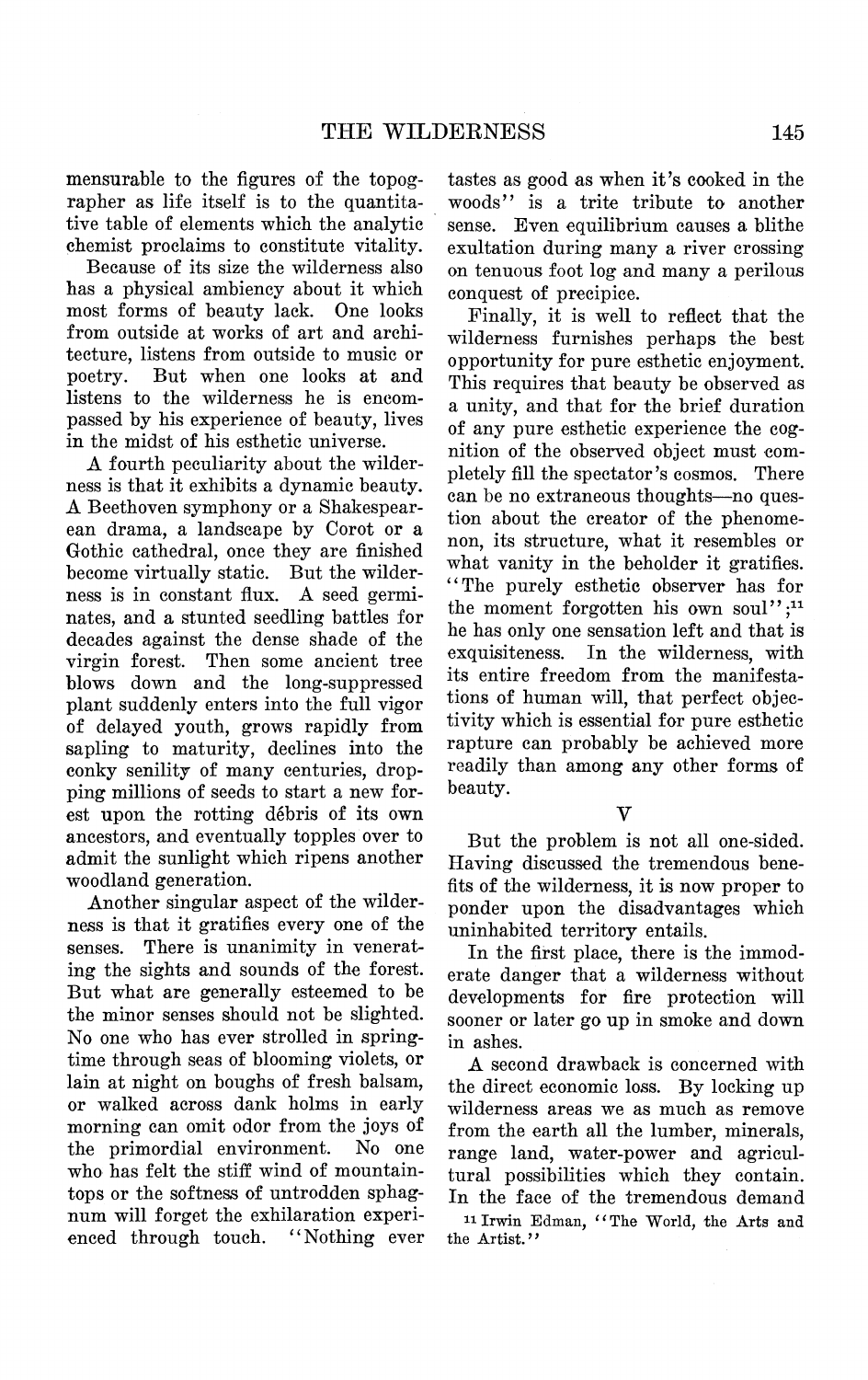**for these resources it seems unpardonable to many to render nugatory this potential material wealth.** 

**A third difficulty inherent in undeveloped districts is that they automatically preclude the bulk of the population from enjoying them. For it is admitted that at present only a minority of the genus**  Homo cares for wilderness recreation. **and only a fraction of this minority possesses the requisite virility for the**  indulgence of this desire. **people can enjoy the woods by automo-**Far more would prefer to spend **their vacations in luxurious summer hotels set on well-groomed lawns than in leaky, fly-infested shelters bundled away in the brush. Why then should this majority have to give up its rights?** 

#### **VI**

**As a result of these last considerations the irreplaceable values of the wilderness are generally ignored, and a fatalistic attitude is adopted in regard to the ultimate disappearance of all unmolested localities. It is my contention that this outlook is entirely unjustified, and that almost all the disadvantages of the wilderness can be minimized by forethought and some compromise.** 

**The problem of protection dictates the elimination of undeveloped areas of great fire hazard. Furthermore, certain infringements on the concept of an unsullied wilderness will be unavoidable in almost all instances. Trails, telephone lines and lookout cabins will have to be constructed, for without such precaution most forests in the west would be gutted. But even with these improvements the basic primitive quality still exists: dependence on personal effort for survival.** 

**Economic loss could be greatly reduced by reserving inaccessible and unproductive terrain. Inasmuch as most of the highly valuable lands have already been exploited, it should be easy to con-**

**fine a great share of the wilderness tracts to those lofty mountain regions where the possibility of material profit is unimportant. Under these circumstances it seems like the grossest illogicality for any one to object to the withdrawal of a few million acres of low-grade timber for recreational purposes when one hundred million acres of potential forest lie devastated.12 If one tenth portion of this denuded land were put to its maximum productivity, it could grow more wood than all the proposed wilderness areas put together. Or if our forests, instead of attaining only 22 per cent. of their possible production,13 were made to yield up to capacity, we could refrain from using three quarters of the timber in the country and still be better off than we are to-day. The way to meet our commercial demands is not to thwart legitimate divertisement, but to eliminate the unmitigated evils of fire and**  destructive logging. **preciated that the real economic problem is to see how little land need be employed for timber production, so that the remainder of the forest may be devoted to those other vital uses incompatible with industrial exploitation.** 

**Even if there should be an underproduction of timber, it is well to recall that it is much cheaper to import lumber for industry than to export people for pastime. The freight rate from Siberia is not nearly as high as the passenger rate to Switzerland.** 

**What small financial loss ultimately results from the establishment of wilderness areas must be accepted as a fair price to pay for their unassessable pre-**We spend about twenty-one **billion dollars a year for entertainment of all sorts.l4 Compared with this there 12 George P. Ahern, "Deforested America,"** 

**Washington, D. C. 13 U. S. Department of Agriculture, "Tim**ber, Mine or Crop?"

**14 Stuart Chase, "Whither Mankind?'**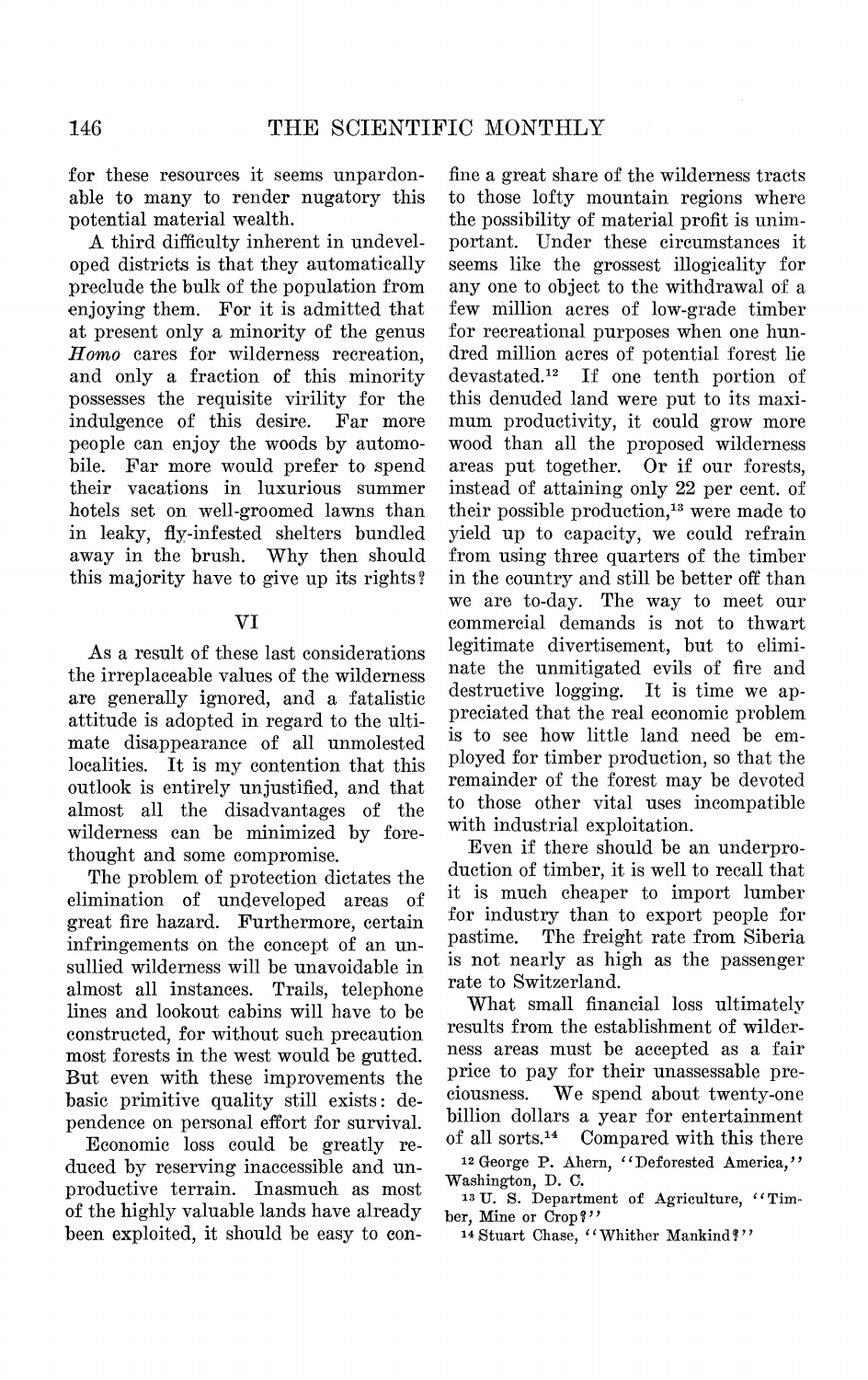**is no significance to the forfeiture of a couple of million dollars of annual income, which is all that our maximum wilderness requirements would involve. Think what an enormously greater sum New York City alone sacrifices in the maintenance of Central Park.** 

**But the automobilists argue that a wilderness domain precludes the huge majority of recreation-seekers from deriving any amusement whatever from it. This is almost as irrational as contending that because more people enjoy bathing than art exhibits therefore we should change our picture galleries into**  It is undeniable that **the automobilist has more roads than he**  can cover in a lifetime. **upward of 3,000,00015 miles of public highways in the United States, traversing many of the finest scenic features in the**  Nor would the votaries of the **wilderness object to the construction of as many more miles in the vicinity of the old roads, where they would not be molesting the few remaining vestiges of**  But when the motorists **also demand for their particular diversion the insignificant wilderness residue, it makes even a Midas appear philanthropic.** 

**Such are the differences among human beings in their sources of pleasure, that unless there is a corresponding diversity in their modes of life, they neither obtain their fair share of happiness, nor grow up to the mental, moral and esthetic stature of which their nature is capable. Why then should tolerance extend only to tastes and modes of life which extort acquiescence by the multitude of their adherents 16** 

**It is of the utmost importance to concede the right of happiness also to people who find their delight in unaccustomed**  This prerogative is valid even **though its exercise may encroach slightly on the fun of the majority, for there is a point where an increase in the joy of**  **the many causes a decrease in the joy of the few out of all proportion to the**  This has been fully **recognized not only by such philosophers of democracy as Paine, Jefferson and Mill, but also in the practical administration of governments which spend prodigious sums of money to satisfy the expensive wants of only a fragment of the**  Public funds which could **bring small additional happiness to the mobility are diverted to support museums, art galleries, concerts, botanical**  menageries **While these, like wilderness areas, are open to the use of every one, they are vital to only a fraction of the entire**  Nevertheless. **almost universally approved, and the appropriations to maintain them are growing phenomenally.** 

## **VII**

**These steps of reasoning lead up to the conclusion that the preservation of a few samples of undeveloped territory is one of the most clamant issues before us today. Just a few years more of hesitation and the only trace of that wilderness which has exerted such a fundamental influence in molding American character will lie in the musty pages of pioneer books and the mumbled memories of tottering antiquarians. To avoid this catastrophe demands immediate action.** 

**A step in the right direction has already been initiated by the National**  Conference on Outdoor Recreation,<sup>17</sup> **which has proposed twenty-one possible**  Several of these have **already been set aside in a tentative way by the Forest Service; others are undergoing more careful scrutiny. But this only represents the incipiency of what ought to be done.** 

**<sup>15</sup>"The World Almanac," 1929.** 

**<sup>16</sup>John Stuart Mill, "On Liberty."** 

**<sup>17</sup> National Conference on Outdoor Recreation, "Recreation Resources of Federal Lands," Washington, D. C.**